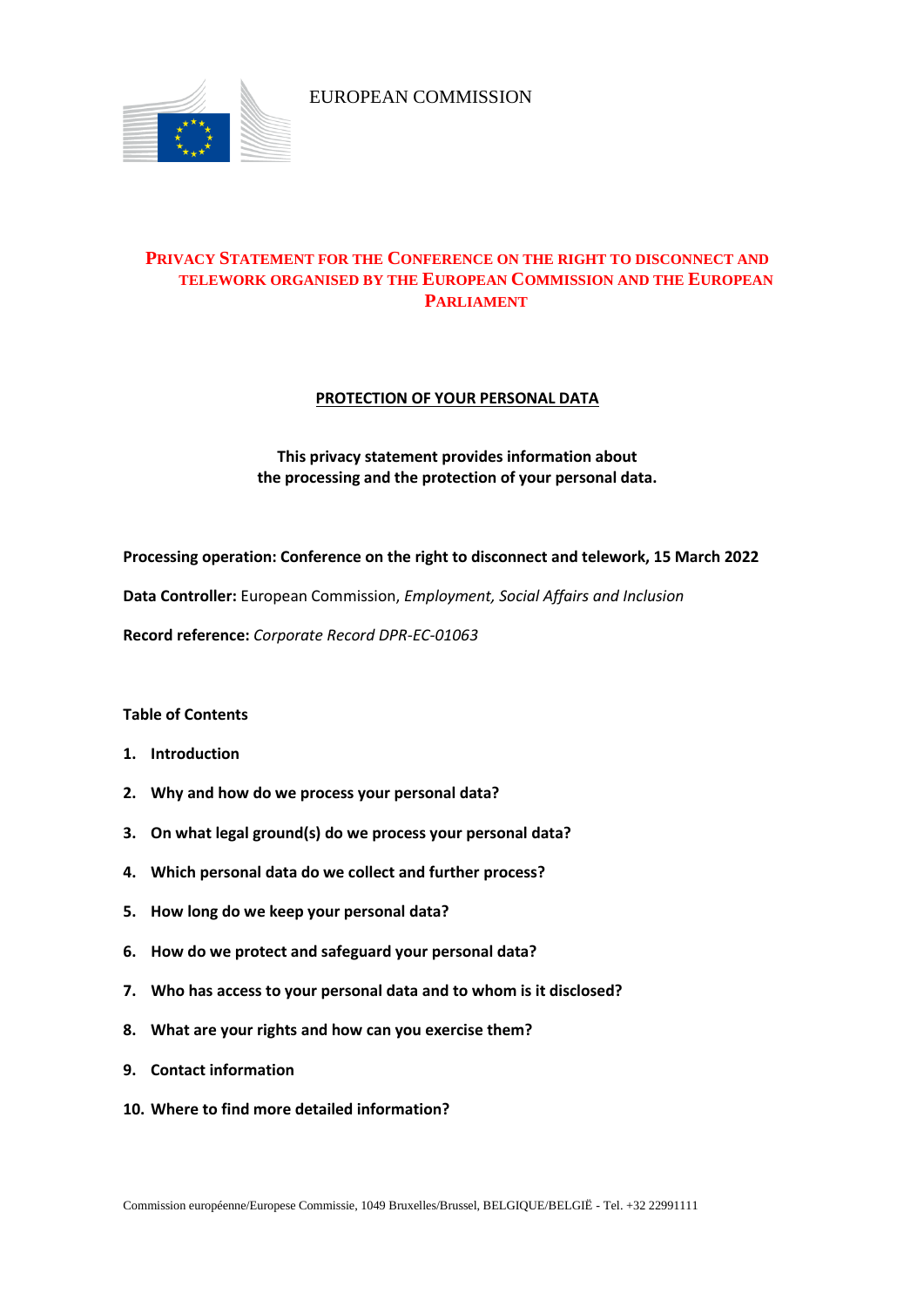### **1. Introduction**

The European Commission is committed to protect your personal data and to respect your privacy. The Commission collects and further processes personal data pursuant to [Regulation](https://eur-lex.europa.eu/legal-content/EN/TXT/?uri=uriserv:OJ.L_.2018.295.01.0039.01.ENG&toc=OJ:L:2018:295:TOC)  [\(EU\) 2018/1725](https://eur-lex.europa.eu/legal-content/EN/TXT/?uri=uriserv:OJ.L_.2018.295.01.0039.01.ENG&toc=OJ:L:2018:295:TOC) of the European Parliament and of the Council on the protection of natural persons with regard to the processing of personal data by the Union institutions, bodies, offices and agencies and on the free movement of such data.

This privacy statement explains the reason for the processing of your personal data in the context of the Conference on the right to disconnect and telework. It explains the way we collect, handle and ensure protection of all personal data provided, how that information is used and what rights you have in relation to your personal data. It also specifies the contact details of the responsible Data Controller with whom you may exercise your rights, the Data Protection Officer and the European Data Protection Supervisor.

The information in relation to processing operation the Conference on the right to disconnect and telework*,* undertaken by *Employment, Social Affairs and Inclusion* of the European Commission, is presented below.

## **2. Why and how do we process your personal data?**

Purpose of the processing operation: *Employment, Social Affairs and Inclusion* collects and further processes your personal data to provide you with information about the Conference on the right to disconnect and telework (before, during and after) and to process your application for participation in that Conference on the right to disconnect and telework.

Live web-streaming and audio-visual recording of the speakers, organisers and participants, as well as photographs of the speakers and panoramic photographs of participants and organisers will be taken and published in the context of the Conference on the right to disconnect and telework on its dedicated event webpage.

Participants that do not wish to be part of the above web-streaming and recording/publishing activities have the possibility to object to processing. They can inform us by email about their decision by email (conference@right2disconnect.eu) with the subject "no consent to photograph" at least one day prior to the event.

Your personal data will not be used for any automated decision-making including profiling.

## **3. On what legal ground(s) do we process your personal data?**

The processing operations on personal data, linked to the organisation, management, follow-up and promotion of the Conference on the right to disconnect and telework (including webstreaming, photos, audio-visual recording) are necessary for the management and functioning of the Commission, as mandated by the Treaties. Those provisions are in particular, The Communication from the Commission to the European Parliament, The Council, The European Economic and Social Committee and the Committee of the Regions on the Digital Education Action Plan COM/2018/022 final (Action 2) and Article 11 of the Treaty on European Union and Article 15 of the Treaty on the Functioning of the European Union. Consequently, those processing operations are lawful under Article 5(1)(a) of Regulation (EU) 2018/1725 (processing is necessary for the performance of a task carried out in the public interest or in the exercise of official authority vested in the Union institution or body).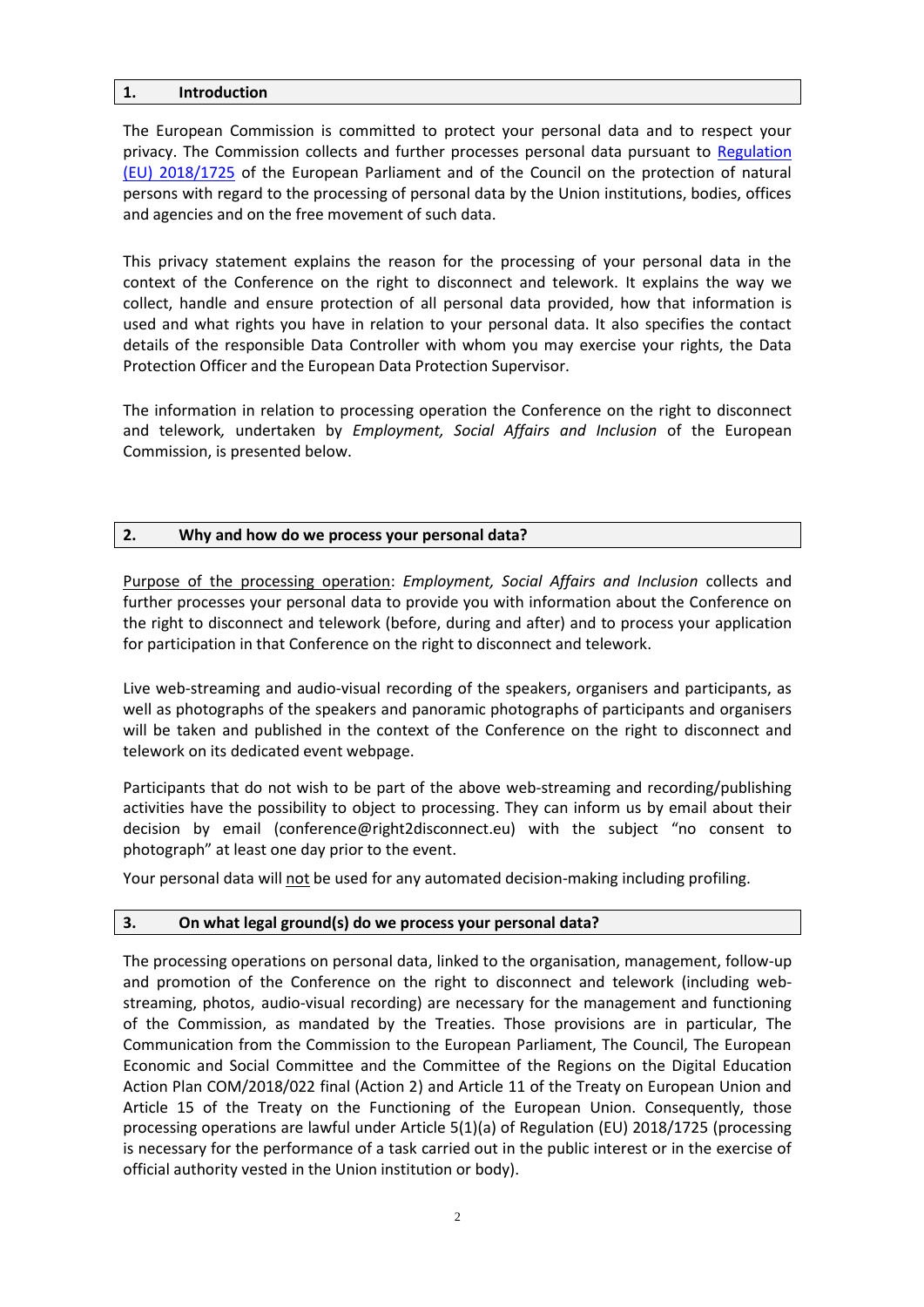The processing operations on personal data of the speakers for the Conference on the right to disconnect and telework with whom a contract is concluded, are carried out in line with the contractual provisions. Consequently, that processing is necessary and lawful under Article 5(1)(c) of Regulation (EU) 2018/1725 (processing is necessary for the performance of a contract to which the data subject is party or in order to take steps at the request of the data subject prior to entering into a contract).

Your consent is required for:

- $\Box$  the sharing of the Conference on the right to disconnect and telework participants list containing your name and affiliation **with other participants from the EU, EEA, third countries or international organisations** in order to create working groups to continue the collaboration work launched during the meeting/event;
- $\Box$  the publication of your personal data contained in minutes, reports, powerpoint presentations or relevant documentation used during meetings **on a publicly available website or printed** to illustrate communication material, photo albums and/or videos.
- $\Box$  the processing of your personal data for inviting you to future events DG EMPL and the EP may organise;
- $\Box$  the processing of your personal data relating to your dietary requirements and/or access requirements;

If you opt-in, you are giving us your explicit consent under Article 5(1)(d) of Regulation (EU) 2018/1725 to process your personal data for those specific purposes. You can give your consent via a clear affirmative act by ticking the box(es) on the online registration form.

Your consent for these services can be withdrawn at any time by sending us an email to [conference@right2disconnect.eu](mailto:conference@right2disconnect.eu) with the subject "withdraw consent".

## **4. Which personal data do we collect and further process?**

The following personal data will be processed:

- contact details (title, first name, last name, name of organisation, function, city, country, e-mail address, telephone number);
- nationality, date of birth, passport or identity card number to obtain access to the premises where the meeting/event is held;
- dietary requests or special requirements (if any);
- photographs/pictures of groups of participants and organizers could be taken and published in the context of the event and in the framework of the DG EMPL and the EP activities;
- live web streaming and/or audio and video recording of speakers and participants can be registered and published and/or shared in the framework of the DG EMPL and the EP activities.
- as this is a hybrid event, the data protection records for the Interactio platform apply.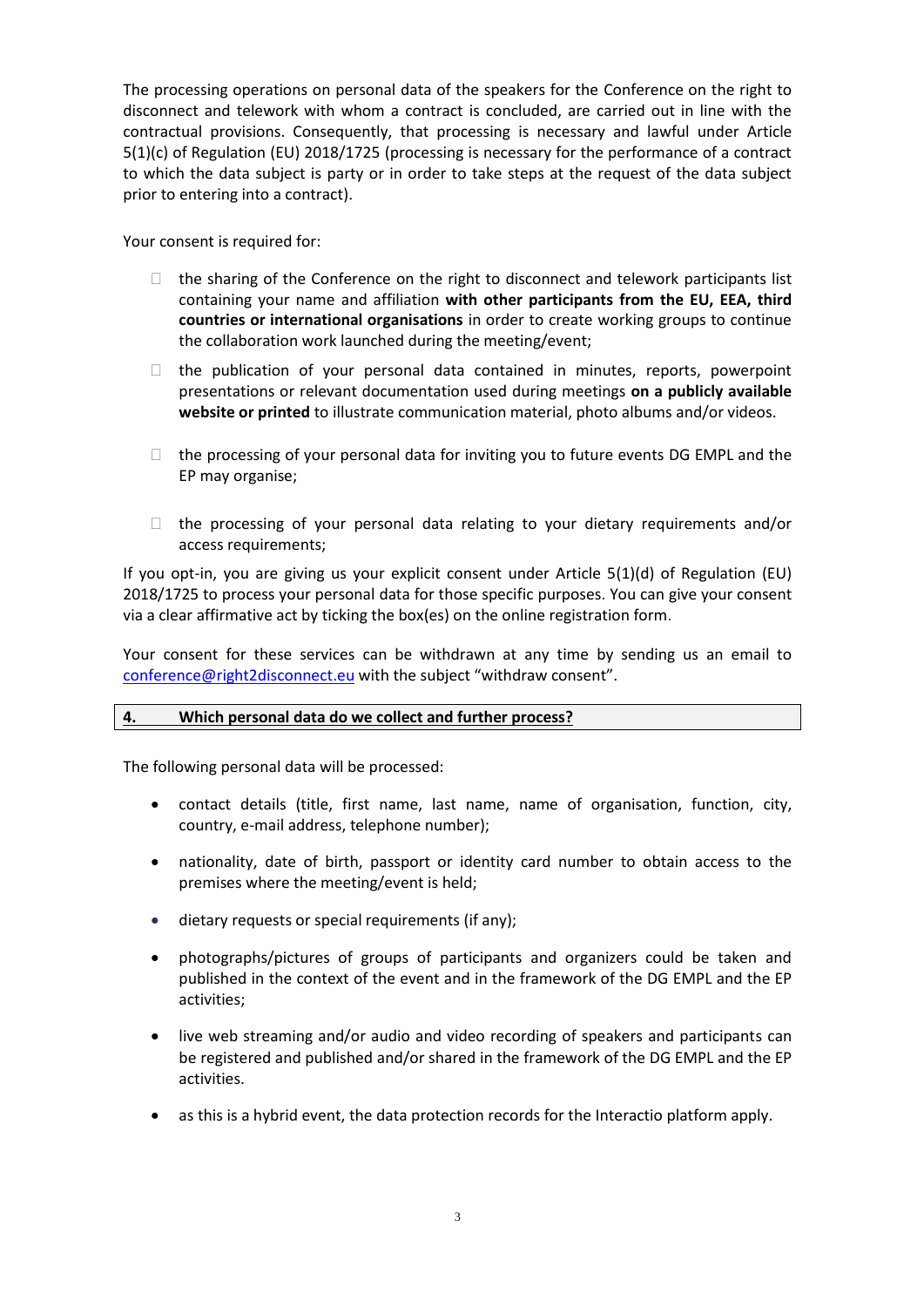## **5. How long do we keep your personal data?**

The Data Controller only keeps your personal data for the time necessary to fulfil the purpose of collection or further processing.

For each of the categories of personal data that is processed, please find below the retention details and the reference to the relevant record of processing:

- $\Box$  All personal data related to the organisation and management of Conference on the right to disconnect and telework (this includes the information given during the registration, before, during or after the event) will be deleted **five years** after the last action in relation to the Conference on the right to disconnect and telework.
- $\Box$  Sensitive personal data relating to dietary and/or access requirements will be deleted as soon as they are no longer necessary for the purpose for which they have been collected in the framework of the Conference on the right to disconnect and telework but no later than within **1 month** after the end of the Conference.
- $\Box$  Recordings from the web-streamed Conference on the right to disconnect and telework will be kept for **2 years** before being deleted. More information is available in the Record of Processing DPR-EC-00306 (Web-streaming of Commission events).
- $\Box$  In case of audio-visual recording of the Conference on the right to disconnect and telework, the recordings will be kept for **3 months** after the Conference on the right to disconnect and telework before being deleted. More information is available in the Record of Processing DPR-EC-01937 (Audio-visual recording of meetings).
- $\Box$  Personal data shared with the Directorate-General for Human Resources and Security of the European Commission for the participants to gain access to Commission and the European Parliament buildings is kept **for 6 months** after the termination of the link between the data subject and the Commission. More information is available in the Record of Processing DPR-EC-00655 (Commission Physical Access Control System (PACS)).
- $\Box$  Personal data shared with the controller for future mailing purposes (e.g., for receiving newsletters or invitations to similar events) are processed in line with the Record of Processing on Management of subscriptions.
- $\Box$  Selected service providers for organisational purposes (such as caterers, travel agents or event management organisations) are contractually bound to process personal data on behalf of and in line with the instructions of the data controller, keep confidential any data they process and protect it from unauthorised access, use and retention.

#### **6. How do we protect and safeguard your personal data?**

All personal data in electronic format (e-mails, documents, databases, uploaded batches of data, etc.) are stored either on the servers of the European Commission or of its contractors. All processing operations are carried out pursuant to [Commission Decision \(EU, Euratom\) 2017/46](https://eur-lex.europa.eu/legal-content/EN/TXT/?qid=1548093747090&uri=CELEX:32017D0046) of 10 January 2017 on the security of communication and information systems in the European Commission.

The Commission's contractors are bound by a specific contractual clause for any processing operations of your personal data on behalf of the Commission, and by the confidentiality obligations deriving from the General Data Protection Regulation ('GDPR' - [Regulation \(EU\)](https://eur-lex.europa.eu/legal-content/EN/TXT/?uri=celex%3A32016R0679)  [2016/679](https://eur-lex.europa.eu/legal-content/EN/TXT/?uri=celex%3A32016R0679)*).*

In order to protect your personal data, the Commission has put in place a number of technical and organisational measures. Technical measures include appropriate actions to address online security, risk of data loss, alteration of data or unauthorised access, taking into consideration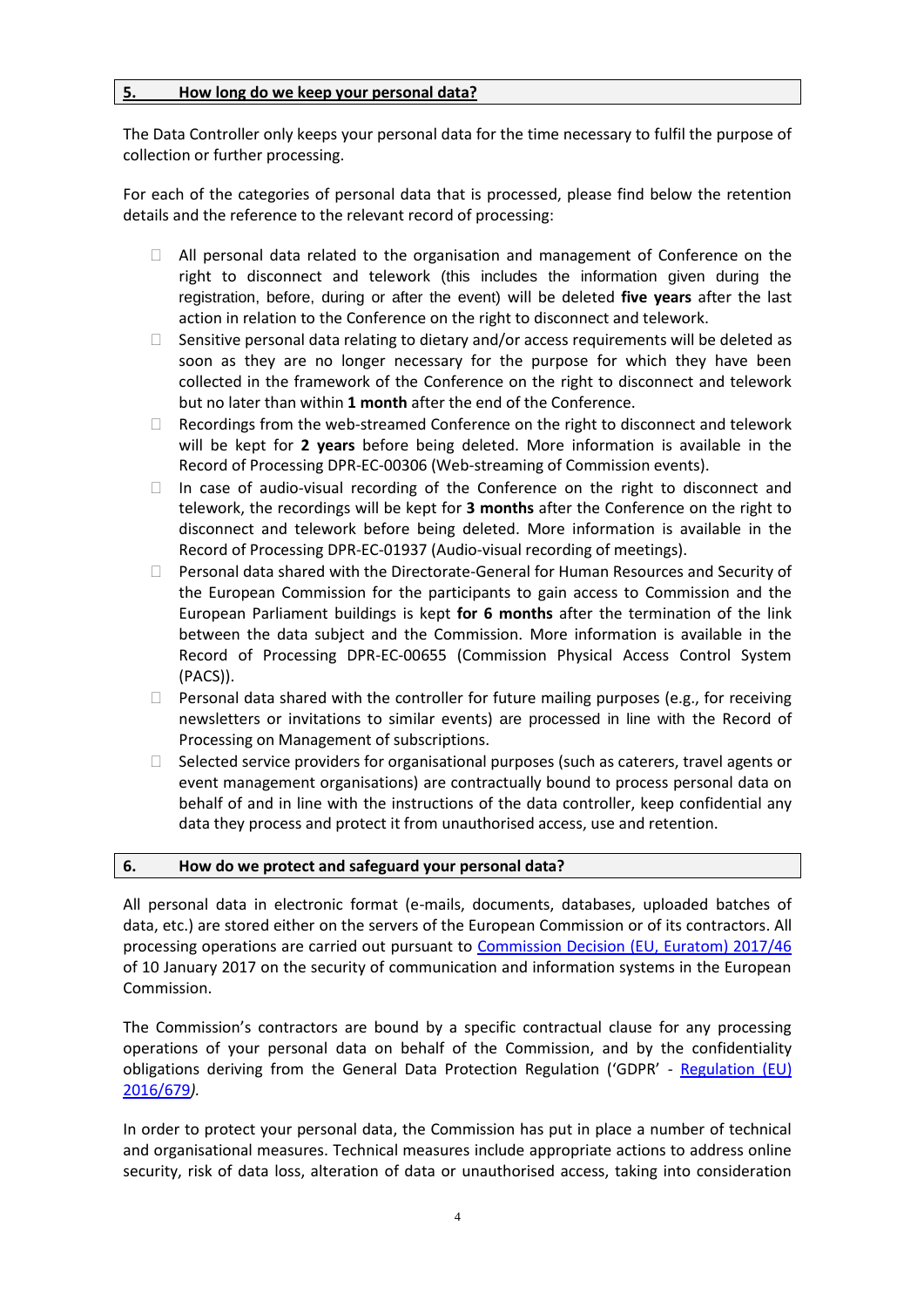the risk presented by the processing and the nature of the personal data being processed. Organisational measures include restricting access to the personal data solely to authorised persons with a legitimate need to know for the purposes of this processing operation.

#### **7. Who has access to your personal data and to whom is it disclosed?**

Access to your personal data is provided to the Commission staff responsible for carrying out this processing operation and to other authorised Commission staff according to the "need to know" principle. Such staff abide by statutory, and when required, additional confidentiality agreements.

Where necessary, we may also share your information with service providers for the purposes of organising the Conference on the right to disconnect and telework:

- Service provider: The company TIPIK <https://www.tipik.eu/contact/> is supporting the organisation of the Conference on the right to disconnect and telework and your information may be shared with the service provider for the purposes of organising the event. See Heading 6 above for conditions ensuring safety of the personal data.
- Catering service provider Compass Belgilux<https://www.compass-group.be/> is authorized at the European Parliament premises your information may be shared with the service provider for the purposes of providing adequate catering. See Heading 6 above for conditions ensuring safety of the personal data.

#### **Cookies**

Cookies are short text files stored on a user's device (such as a computer, tablet or phone) by a website. Cookies are used for the technical functioning of a website (functional cookies) or for gathering statistics (analytical cookies).

The **website** of the Conference on the right to disconnect and telework uses cookies to improve your experience while you navigate through the website. Out of these, the cookies that are categorized as necessary are stored on your browser as they are essential for the working of basic functionalities of the website. We also use third-party cookies that help us analyze and understand how you use this website. These cookies will be stored in your browser only with your consent. You also have the option to opt-out of these cookies. But opting out of some of these cookies may affect your browsing experience.

Essential cookies are absolutely necessary for the website to function properly. These cookies ensure basic functionalities and security features of the website, anonymously.

| Cookie                               | Duration  | <b>Description</b>                                                                                                                                   |
|--------------------------------------|-----------|------------------------------------------------------------------------------------------------------------------------------------------------------|
| cookielawinfo-<br>checkbox-analytics | 11 months | This cookie is set by GDPR Cookie Consent<br>plugin. The cookie is used to store the user<br>consent for the cookies in the category<br>"Analytics". |
| cookielawinfo-                       | 11 months | The cookie is set by GDPR cookie consent to                                                                                                          |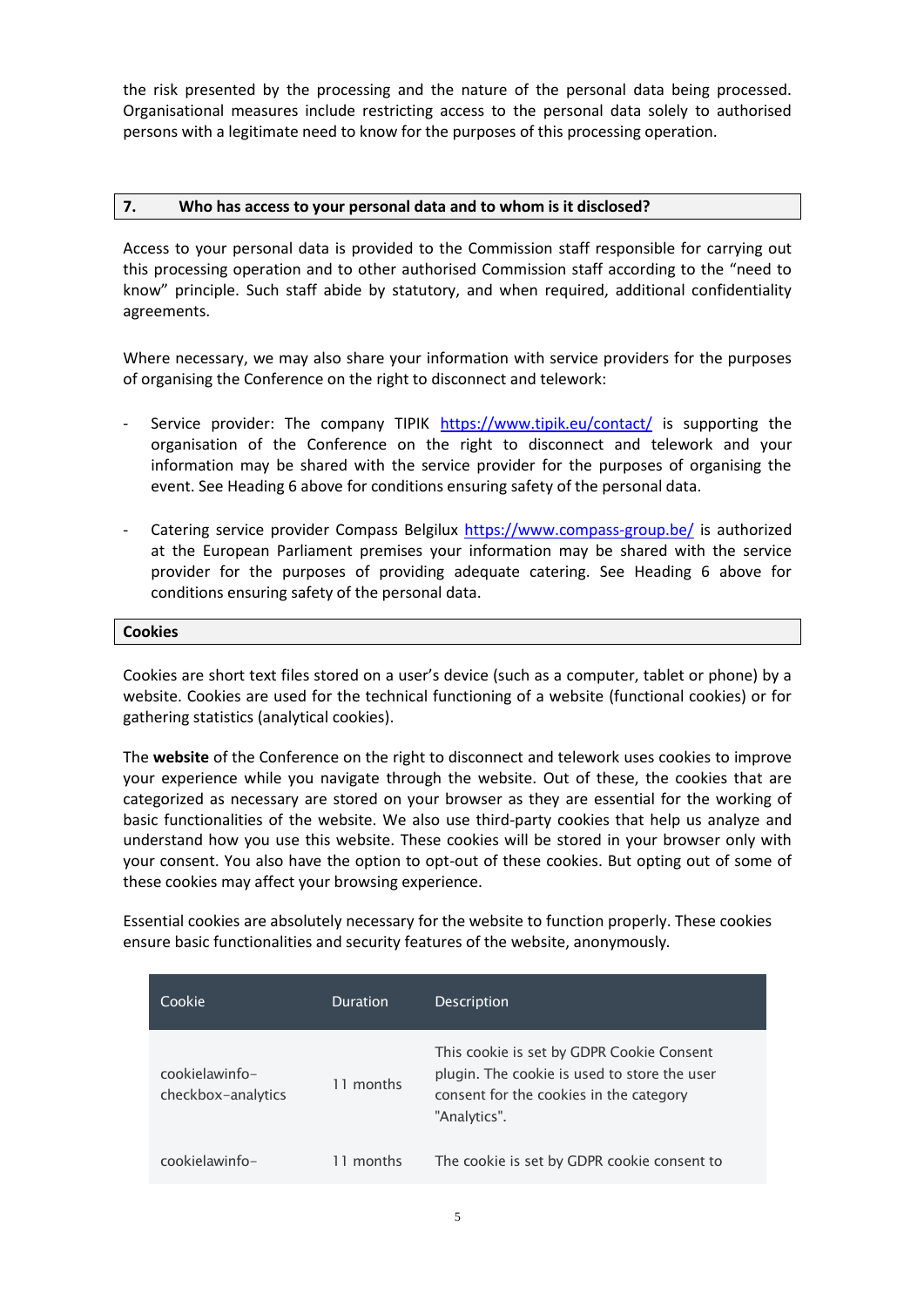| Cookie                                     | <b>Duration</b> | Description                                                                                                                                                                     |
|--------------------------------------------|-----------------|---------------------------------------------------------------------------------------------------------------------------------------------------------------------------------|
| checkbox-functional                        |                 | record the user consent for the cookies in the<br>category "Functional".                                                                                                        |
| cookielawinfo-<br>checkbox-necessary       | 11 months       | This cookie is set by GDPR Cookie Consent<br>plugin. The cookies is used to store the user<br>consent for the cookies in the category<br>"Necessary".                           |
| cookielawinfo-<br>checkbox-others          | 11 months       | This cookie is set by GDPR Cookie Consent<br>plugin. The cookie is used to store the user<br>consent for the cookies in the category "Other.                                    |
| cookielawinfo-<br>checkbox-<br>performance | 11 months       | This cookie is set by GDPR Cookie Consent<br>plugin. The cookie is used to store the user<br>consent for the cookies in the category<br>"Performance".                          |
| viewed_cookie_policy                       | 11 months       | The cookie is set by the GDPR Cookie Consent<br>plugin and is used to store whether or not user<br>has consented to the use of cookies. It does not<br>store any personal data. |

The other cookies are used on the website:

- Functional cookies help to perform certain functionalities like sharing the content of the website on social media platforms, collect feedbacks, and other third-party features.
- Performance cookies are used to understand and analyze the key performance indexes of the website which helps in delivering a better user experience for the visitors.
- Analytical cookies are used to understand how visitors interact with the website. These cookies help provide information on metrics the number of visitors, bounce rate, traffic source, etc.
- Other uncategorized cookies are those that are being analyzed and have not been classified into a category as yet.

You can easily disable these cookies as you wish when visiting the website

On the **registration site** of the Conference on the right to disconnect and telework, only essential cookies are used. The cookies stored don't collect or track personal data. The cookies are encrypted and have a secure flag associated. The cookies only last for the time spent on the registration website, after the finalisation of the registration process the cookies are destroyed.

## **Third party IT tools, including Social Media**

We use third party IT tools to inform about and promote the Conference on the right to disconnect and telework through widely used communication channels, including the social media. For detailed information about the use of social media by the European Commission, see the Record of Processing DPR-EC-00073 (Social Media Use by the European Commission).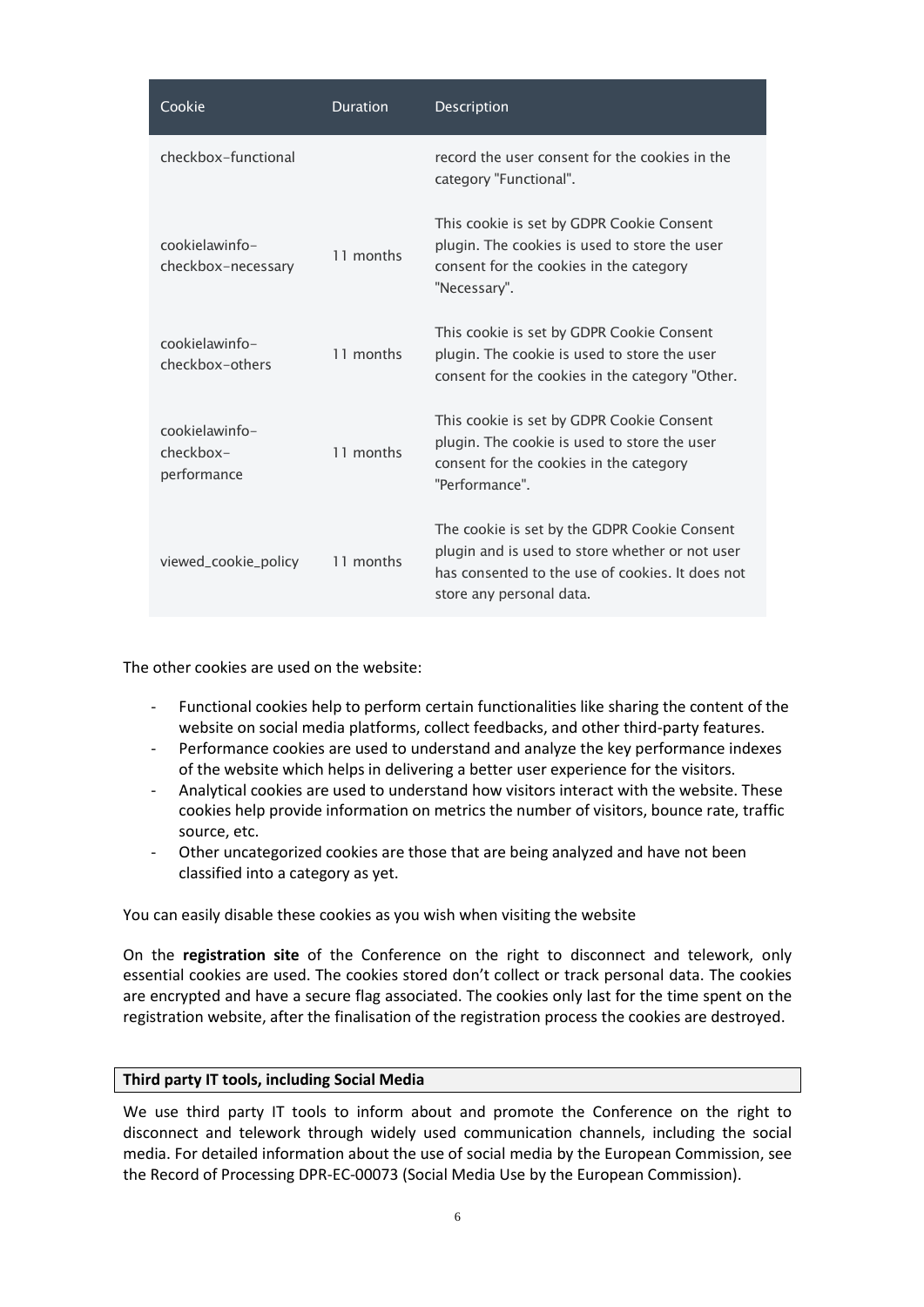You can watch our videos, which may be also uploaded to one of our social media pages and follow links from our website to other relevant social media.

In order to protect your privacy, our use of third party IT tools to connect to those services does not set cookies when our website pages are loaded on your computer (or other devices), nor are you immediately redirected to those social media or other websites. Only in the event that you click on a button or "play" on a video to watch it, a cookie of the social media company concerned will be installed on your device. If you do not click on any social media buttons or videos, no cookies will be installed on your device by third parties.

In order to view such third-party content on our websites, a message will alert you that you need to accept those third parties' specific Terms and Conditions, including their cookie policies, over which the Commission has no control.

We recommend that users read the relevant privacy policies of the social media tools carefully before using them. These explain each company's policy of personal data collection and further processing, their use of data, users' rights and the ways in which users can protect their privacy when using those services.

The use of a third party IT tool does not in any way imply that the European Commission endorses them or their privacy policies. In the event that one or more third party IT tools are occasionally unavailable, we accept no responsibility for lack of service due to their downtime.

#### **8. What are your rights and how can you exercise them?**

You have specific rights as a 'data subject' under Chapter III (Articles 14-25) of Regulation (EU) 2018/1725, in particular the right to access, your personal data and to rectify them in case your personal data are inaccurate or incomplete. Where applicable, you have the right to erase your personal data, to restrict the processing of your personal data, to object to the processing, and the right to data portability.

You have the right to object to the processing of your personal data, which is lawfully carried out pursuant to Article 5(1)(a) of Regulation (EU) 2018/1725 on grounds relating to your particular situation.

The European Commission will ensure that the data subjects can exercise their right to object to processing whenever possible by the organisers of the event (for example, ex-post, by deleting a specific sequence from the online video/voice recording).

*Under Heading 3, a part of the processing is lawful, because it is based on consent of the data subjects (Article 5(1)(d) of Regulation (EU) 2018/1725). You have consented to provide your personal data to the data controller for that processing operation. You will be able to withdraw your consent at any time by notifying the data controller as indicated in Heading 3. The withdrawal of your consent will not affect the lawfulness of the processing carried out before you have withdrawn the consent*.

You can exercise your rights by contacting the data controller, or in case of conflict the Data Protection Officer. If necessary, you can also address the European Data Protection Supervisor. Their contact information is given under Heading 9 below.

Where you wish to exercise your rights in the context of one or several specific processing operations, please provide their description (i.e. their Record reference(s) as specified under Heading 10 below) in your request.